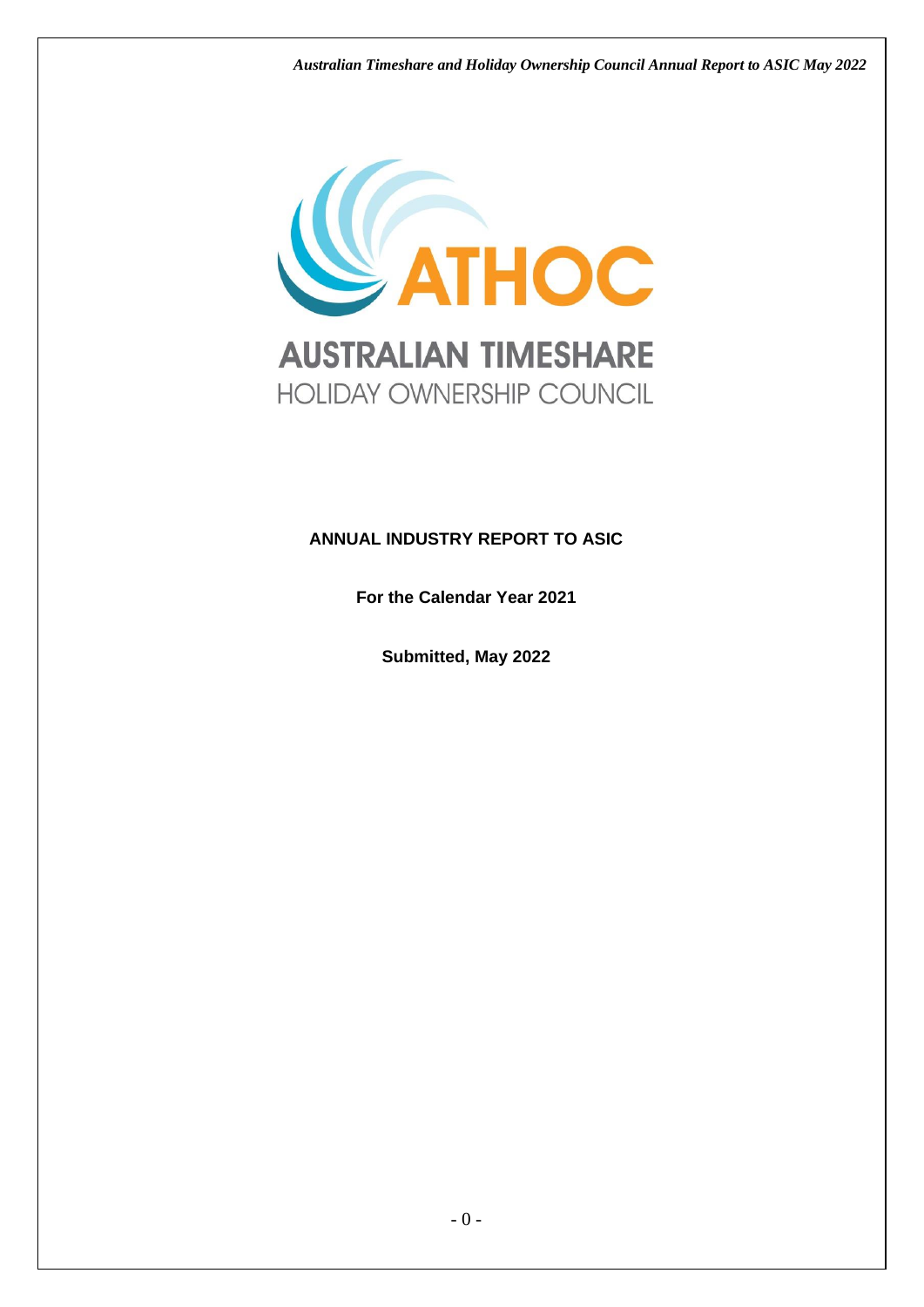# **1. PERFORMANCE AS A SUPERVISOR (8.1.5)**

Following the election of Directors/ Office Bearers following the November 2021 AGM, the Code Administrative Committee elected by the Board for 2021-2022 are:

- Enzo Daquino (Independent Chair)
- Ramy Filo Classic Holidays
- Donna Borthwick (Alternate Board Director- Wyndham Destinations)
- Brett Becker RCI (to replace any member who has a conflict of interest)

ATHOC can discipline Members who breach ATHOC's Constitution, Code of Practice or the ATHOC Agreement.

ATHOC has undertaken investigations in relation to consumer issues raised, and also regarding public feedback.

The Board of ATHOC is committed to undertaking disciplinary action as necessary.

### **2. SUMMARY OF MAJOR ISSUES ADDRESSED IN 2021/2022**

### • *COVID19*

The pandemic continued to challenge industry throughout 2021, particularly due to the closure of resorts and borders and inability for timeshare members to travel to and use their resorts. Staffing continues to be particularly difficult with many regional resorts forced to close down or limit occupancy due to inability to source and retain casual housekeeping staff.

Sales activity by timeshare developers was significantly reduced in 2021 compared to pre-COVID figures and some companies retain a lack of confidence given the regulatory constraints and the investment required to rebuild operations.

### • *Opt-in and the impact that it would have on the industry and the timeshare owners*

Implementation of new requirements pursuant to Regulatory Guide 160 and ASIC Corporations (Timesharing Schemes) Instrument 2017/272

### • **Code of Ethics**

ATHOC continued to approach FASEA in 2021 to try and obtain guidance from FASEA as to the application of the Code for timeshare advisers, as opposed to the financial planning industry. ASIC will be aware that while FASEA sought submissions on Standard 3 of the Code in late 2021, no determination was made as to any amendment prior to its cessation on 31 December. ATHOC maintains that the current guidance is not appropriate or accurately reflects the legislative exemption provided to timeshare advisers which allows payment to advisers providing advice on timeshare products including the payment of commission based on sales volume.

## • **RG146 Industry Training**

The industry was challenged in 2021 to locate a replacement training body to provide suitable RG146 training to timeshare advisers following the closure of the long-standing provider, One Step Further. Timeshare consultants are currently exempt from the educational obligations imposed on financial advisers however they must still undertake RG146 training including personal advice if personal advice is provided. Given the substantial changes to the training industry for financial advice, RG146 training no longer includes personal advice and it was necessary to work with a provider for a bespoke solution.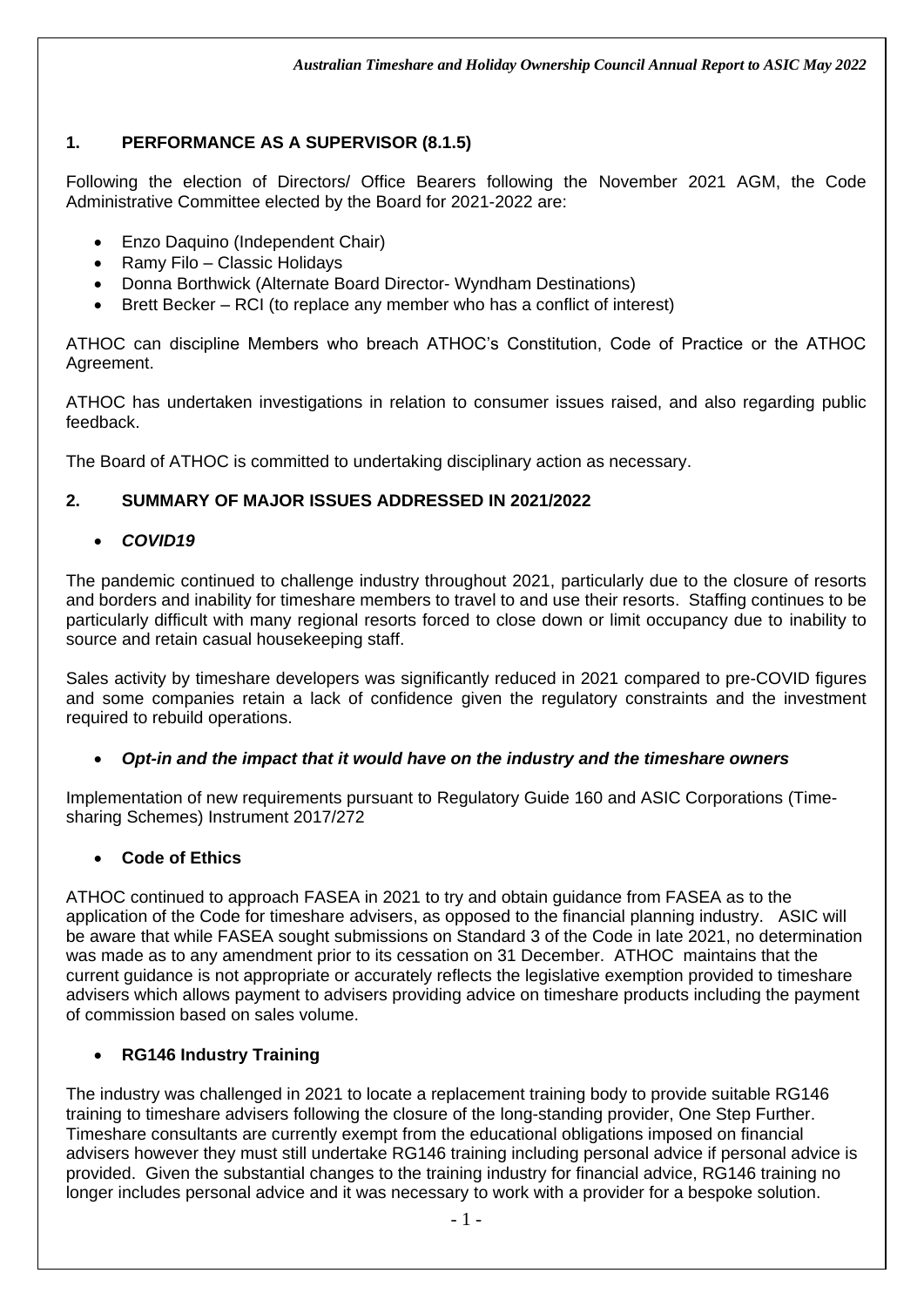*Australian Timeshare and Holiday Ownership Council Annual Report to ASIC May 2022* Monarch Institute is now providing the training necessary for the industry and ATHOC members continue to comply with the training requirements of RG146. ATHOC understands that RG146 remains under review.

#### • **Submissions**

ATHOC made several submissions to FASEA. Treasury and ASIC on behalf of the industry this year regarding various proposed legislative changes that could impact the industry and its members.

### **OTHER ISSUES ADDRESSED OR CONSIDERED**

#### **1. Legacy Schemes**

This industry is still waiting for changes that were indicated would be applicable to Legacy Schemes/Resorts by ASIC. We understood the first stage was the amended RG160 which was effective December, 2020.

The past few years have been difficult on the many legacy schemes within Australia with negative publicity fueled by "exit companies" along with COVID and border closures. As owners age, legacy Resorts are becoming increasingly concerned about the long-term viability of their schemes.

#### **Winding up Legacy Schemes**

In the past few years the following Resorts have exercised early termination of the timeshare scheme and have sold the scheme asset (or are in the process of selling the asset):

Don Pancho Beach Resort, Bargara QLD- settlement and distribution to owners in 2020 Vacation Village Resort, Port Macquarie – settlement and distribution to owners in 2021 Pacific Palms Resort, Forster NSW – court application to appoint Trustee/Liquidator underway Voyager Resort, Gold Coast – nearing completion of court process so property can be marketed

The following resorts have advised their members that they are considering or will be going to an EGM in 2022 to vote to wind-up their respective timeshare schemes and sell the property;

Korora Bay Resort, Coffs Harbour Golden Shores, Labrador Gold Coast Capri Waters Country Club, Mulwala, NSW Ultiqua Village Resort – Port Macquarie

With the elimination of paper titles, it has become a little easier for the many hundreds or thousands of fractional titles to be amalgamated as there is no longer any need to produce each paper title issued, however, the process is still long and costly. The estimated legal fees are from \$150,000 to \$250,000 and additional Trustee/Liquidator fees from \$50,000 to \$100,000. Other costs include sales and marketing, real estate commissions, due diligence and building reports. While costs can be refunded from the sale proceeds of the asset, the timeshare members are required to cover the upfront costs of the winding up process including legal fees, trustee fees, liquidator fees and all marketing and sale fees. Delays in the process means that these funds can be borne by the members for a lengthy period.

### • **Process for Winding Up Club in New Zealand**

ATHOC notes below the process that is undertaken within New Zealand for winding up similar schemes which is a much quicker process, resulting in substantial savings which benefits all owners in the scheme.

Once a meeting of owners has agreed by Special Resolution at an EGM to wind the Club up, there is an objection period of 28 days during which all owners can have their say. The High Court can then cancel the Unit Plan (community plan) without the need to obtain all paper titles. There is no requirement to appoint a trustees or liquidator as a solicitor can manage the distribution of funds in accordance with the trust or constitution.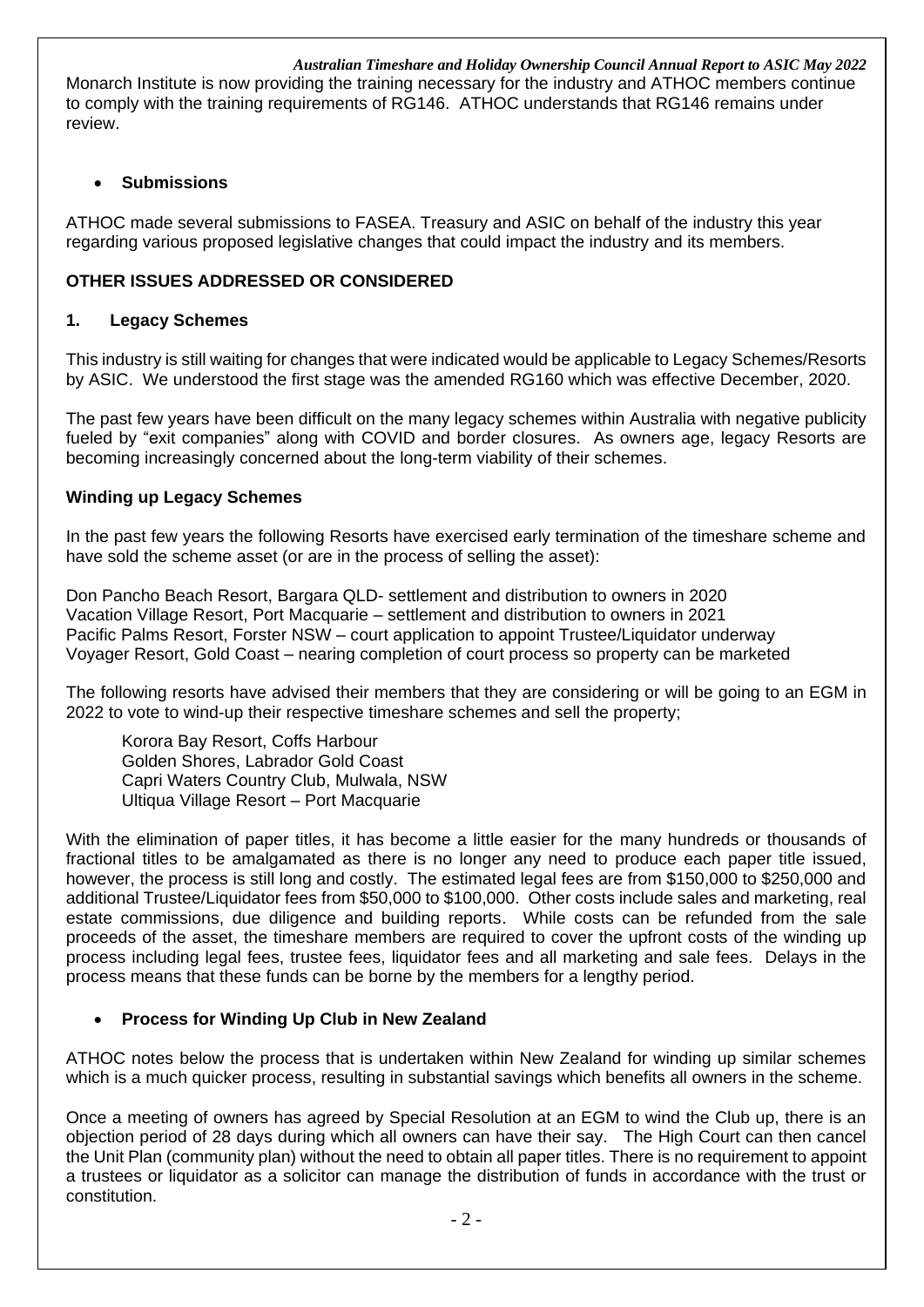#### *Australian Timeshare and Holiday Ownership Council Annual Report to ASIC May 2022*

The Club must show proof of the process it has taken to try to find all owners, which could include skip tracing through collection agencies and public notice advertising.

Should the Club not be able to contact an owner, any distribution will be treated as unclaimed monies and held by the government.

### **Delinquent owners**

As mentioned in previous reports, ATHOC has had many discussions with ASIC on the issue of finding delinquent owners within legacy schemes and the ability to transfer the ownership to the resort entity/developer if necessary. While paper titles have been eliminated, the Magistrates court in Queensland has not processed any sheriff auctions over the past 3 years due to significant changes to the Uniform Civil Procedures Rules which were finalised on 18 March 2022 and impacts the ability to hold auctions. The main issue being that the Bailiff is no longer considered an officer of the Court, and so previous indemnities within the UCPR as to the value of auction assets no longer exist, and the Court must now be satisfied with evidence of value of all assets the subject of the auction.

Currently legacy schemes are currently waiting on further Court guidance on the scheme asset's value and how this is evidenced. Once this is clarified, marketing and sale of the asset can proceed.

These hold-ups are putting additional financial pressure on timeshare resorts' (and owners') budgets and levies and a resolution is needed as soon as possible.

### **2. Timeshare Exit Companies**

ATHOC continues to have concerns that timeshare "Exit Companies" are still operating in Australia and who appear to be taking advantage of vulnerable consumers, charging them with significant fees to participate in alleged class actions or to assist them to exit a scheme.

The majority of schemes have internal dispute schemes and memberships with AFCA which should be the first points of contact for these consumers and exit processes may be possible in the event of genuine hardship. These services can be accessed without cost to the consumer.

However, as ASIC is aware, an 'exit' from a legacy scheme can only be achieved by the owner transferring their timeshare (being, for a title-based scheme, the owner's tenant-in-common interest in the property and share or interest in the company and, for a member-controlled club, the owner's share or interest in the company or unit in the unit trust) to another person and, due to restrictions in the scheme constitution and the structure of the same, there is no ability to cancel or buyback a timeshare interest in a legacy scheme.

### **3. Resale of product**

The resale of legacy schemes does remain an issue with constant discussion on how this situation can be improved for the benefit of consumers.

### **3. COMPLAINTS REFERRED TO ATHOC**

### **3.1 Complaints from Members against other Members**

Under the Code of Practice, written complaints by Members against other Members must be referred to the Board.

During the 2021 year, no formal complaints were received from Members about Members.

### **3.2 Complaints from consumers/owners against Members**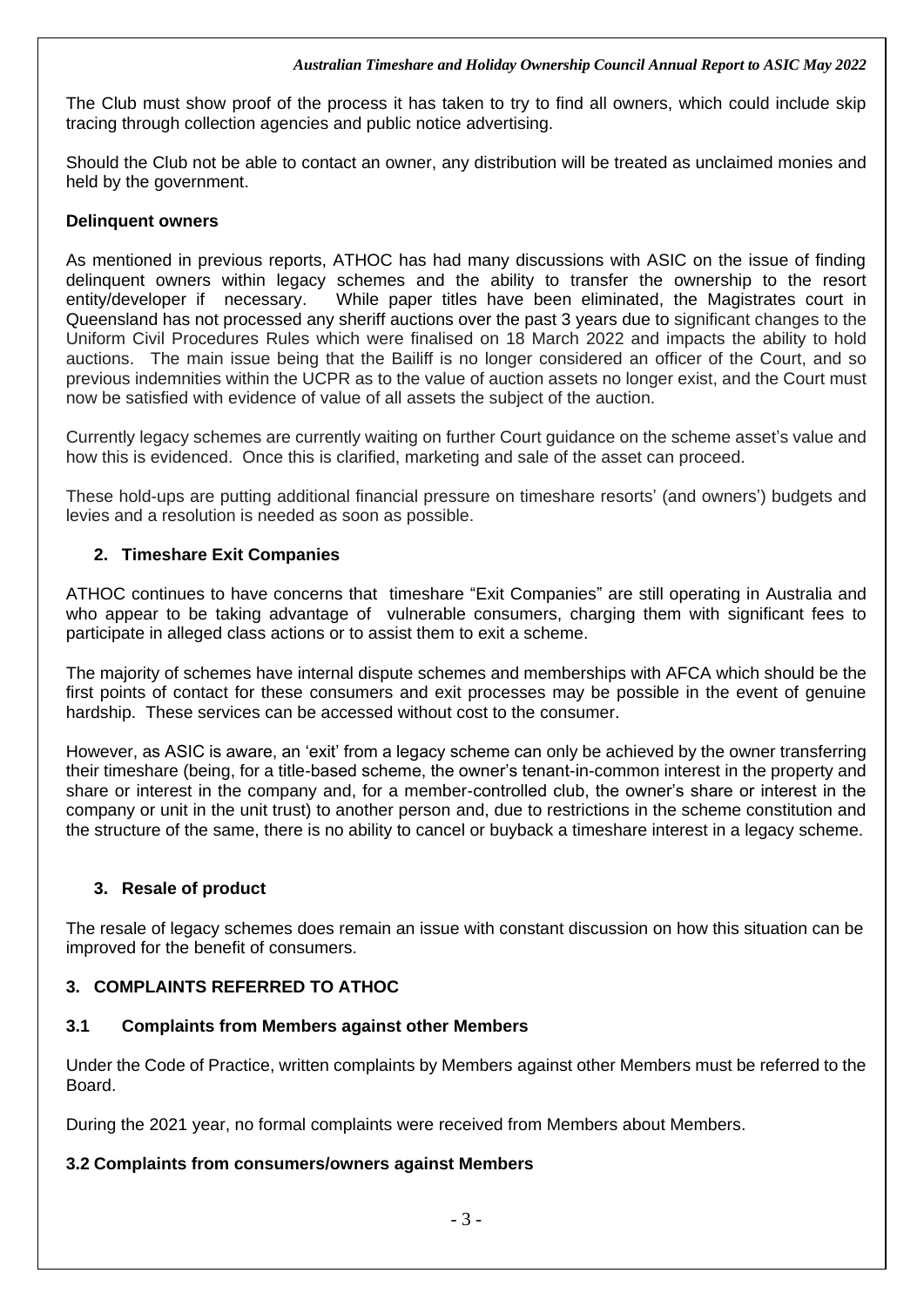#### *Australian Timeshare and Holiday Ownership Council Annual Report to ASIC May 2022*

ATHOC members undertaking sales to consumers must maintain a membership with AFCA. All operators with an AFSL, and those who have applied to ASIC for relief from having a licence and able to sell less than 5% of its interests must be a member of an external complaints body.

Any consumer complaints received by ATHOC are initially referred to the relevant Members Internal dispute resolution Scheme for review, and if the result is unsatisfactory, the consumer can escalate their complaint to AFCA as applicable.

ATHOC requires Members annually to provide a list of all complaints they have received.

Should a complaint be received by a consumer (or member) advising a breach of the ATHOC Code of Practice, it is then considered by the Code Administrative Committee.

In the 2021 calendar year there were no disputes dealt with by the Code Administrative Committee.

If ATHOC determines that any complaints are not appropriately resolved by Members, ATHOC will escalate the complaint to the relevant regulatory body in that State or directly to AFCA dependant on the circumstances of the complaint.

The office of ATHOC continues to work with State and Federal Regulatory bodies as necessary in providing information and assistance to consumers.

Consumers are referred to ATHOC by these bodies to verify membership of the organisation, information about ATHOC'S Code of Practice and Ethics and follow-through with any matters relating to Members.

ATHOC also reports any inappropriate activity by non-member companies.

ATHOC will continue to require that all members complete their annual Membership compliance obligations and provide their complaints log annually to ATHOC.

### **4. Change in ATHOC Membership and Amalgamation with AAoA**

A membership amalgamation has taken place with the Accommodation Association of Australia (AAoA) effective 18 October 2021. ATHOC board remains in place and will focus on all regulatory and industry specific concerns, acting in the capacity as a timeshare committee for AAoA. AAoA will provide the secretariat for the Board and service all ATHOC members, including collection of all membership fees.

This amalgamation will allow ATHOC's members to be part of a much larger organisation providing increased support services specific to the hospitality industry.

#### **Appendixes**

#### **Appendix 1**

Lists the number of complaints received by members and the time frame that they are dealt with.

#### **Appendix 2**

Lists the number of complaints received by AFCA and their determinations.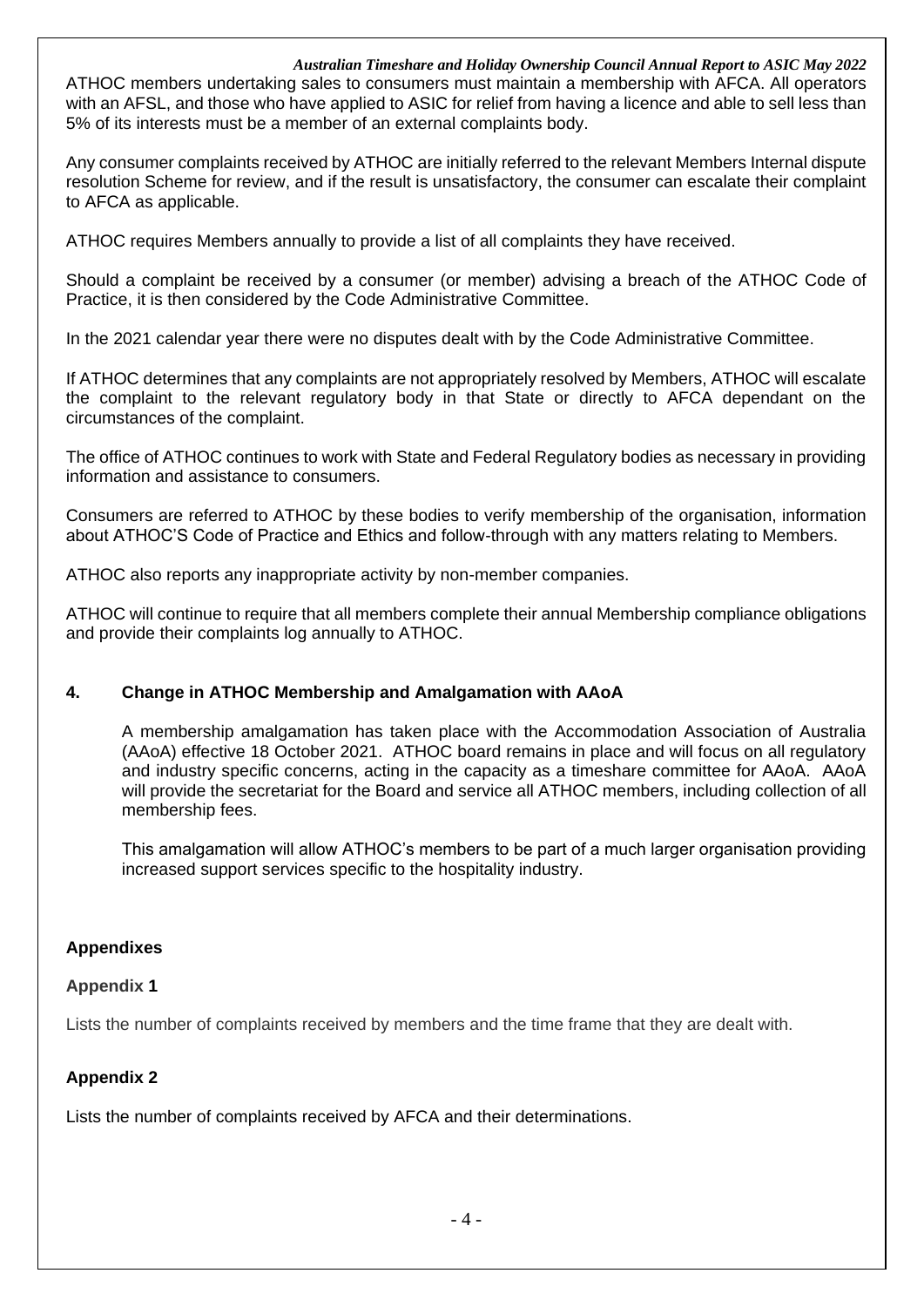### **APPENDIX 1**

*Australian Timeshare and Holiday Ownership Council Annual Report to ASIC May 2022*

### **Australian Timeshare & Holiday Ownership Council Ltd**

#### **Complaints Report 01/01/2021 to 31/12/2021**

The log below is collated from the complaints reporting provided by ATHOC Members.

Three key issues identified within the complaints received by members this year are set out below. It is noted that the majority of these complaints appear to be directly Covid-19 related given the lockdowns, border closure, resort closures, challenges on travel throughout the year and financial difficulties:

- Availability (or access to) accommodation
- Annual Levies (having to pay levies despite restrictions on use)
- Hardship or change of circumstances

Approximately 184,000 families own timeshare in Australia, with around 1 million Australians involved in timeshare, either directly or indirectly.

We note that the complaints have decreased substantially from the 2021 calendar year.

| <b>Number of complaints</b>           | 405 |
|---------------------------------------|-----|
| <b>Number Resolved Internally</b>     | 377 |
| <b>Number Resolved within 1 month</b> | 346 |
| <b>Number Resolved 1-2 months</b>     | 40  |
| <b>Number Resolved 2-3 months</b>     | 10  |
| Number Resolved in 3+ months          | 3   |
| <b>Number Referred Elsewhere</b>      |     |

**Note**: The above period relates to the time within which the file is closed/remediation made – it does not relate to the date on which the final determination was given by the Member to the consumer. All ATHOC members are aware of the regulatory timeframe within which they must review and respond to all complaints and the guidance provided by ASIC in *Regulatory Guide 165 Licensing: Internal and external dispute resolution* (and *Regulatory Guide 271* which came into effect 5 October 2021).